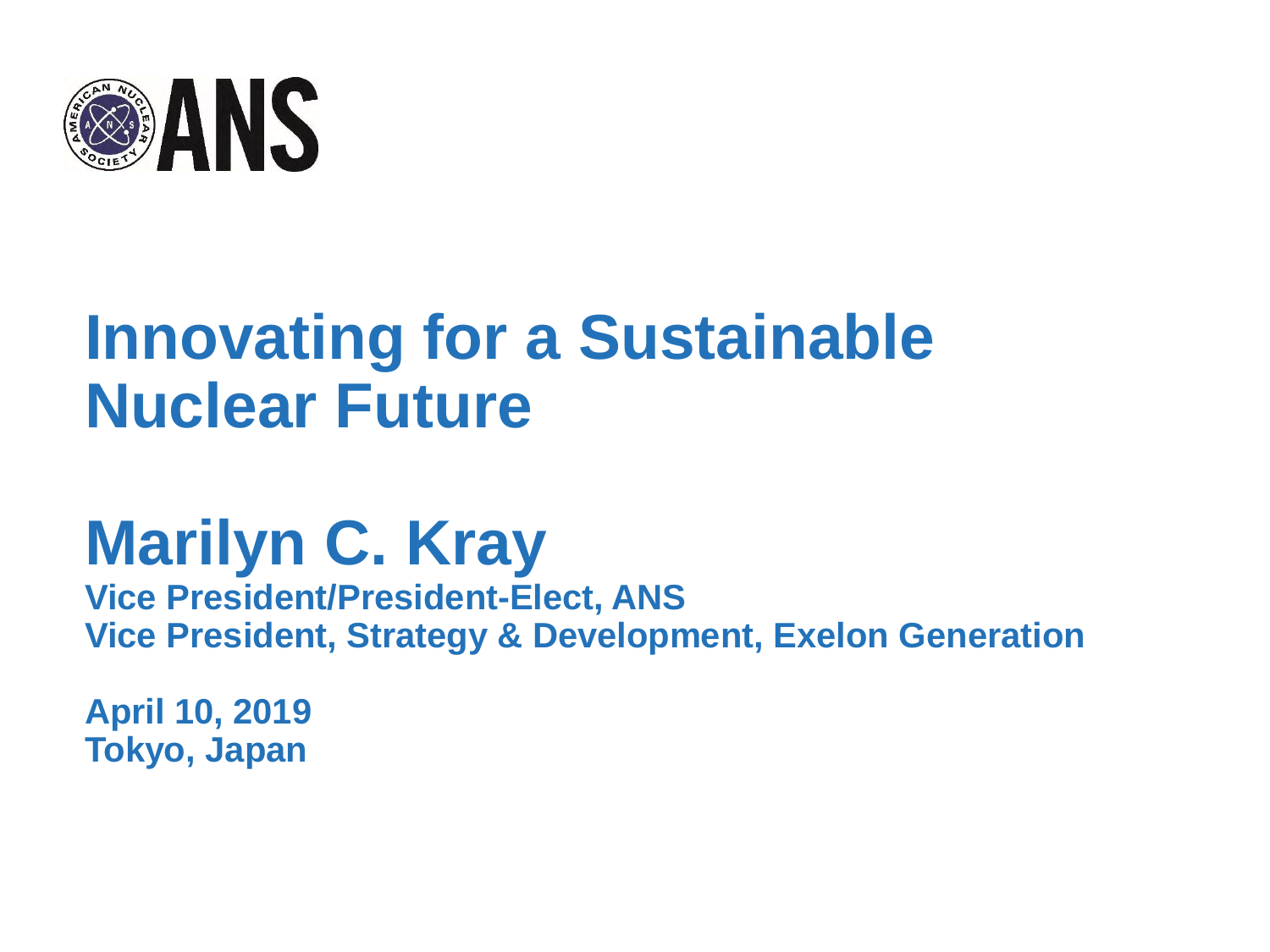## Major Objectives of US Nuclear Industry

# $\checkmark$  Preserve the existing fleet

- 98 reactors in operation
- Providing 19.3% of total US electric generation and over 55% of country's emissions-free electricity
- Achieving 92.3% average capacity factor
- Develop light-water small modular reactors (SMRs) and advanced reactors for commercial deployment

Momentum of current fleet is needed to ensure commercial viability of next generation of SMRs and advanced reactors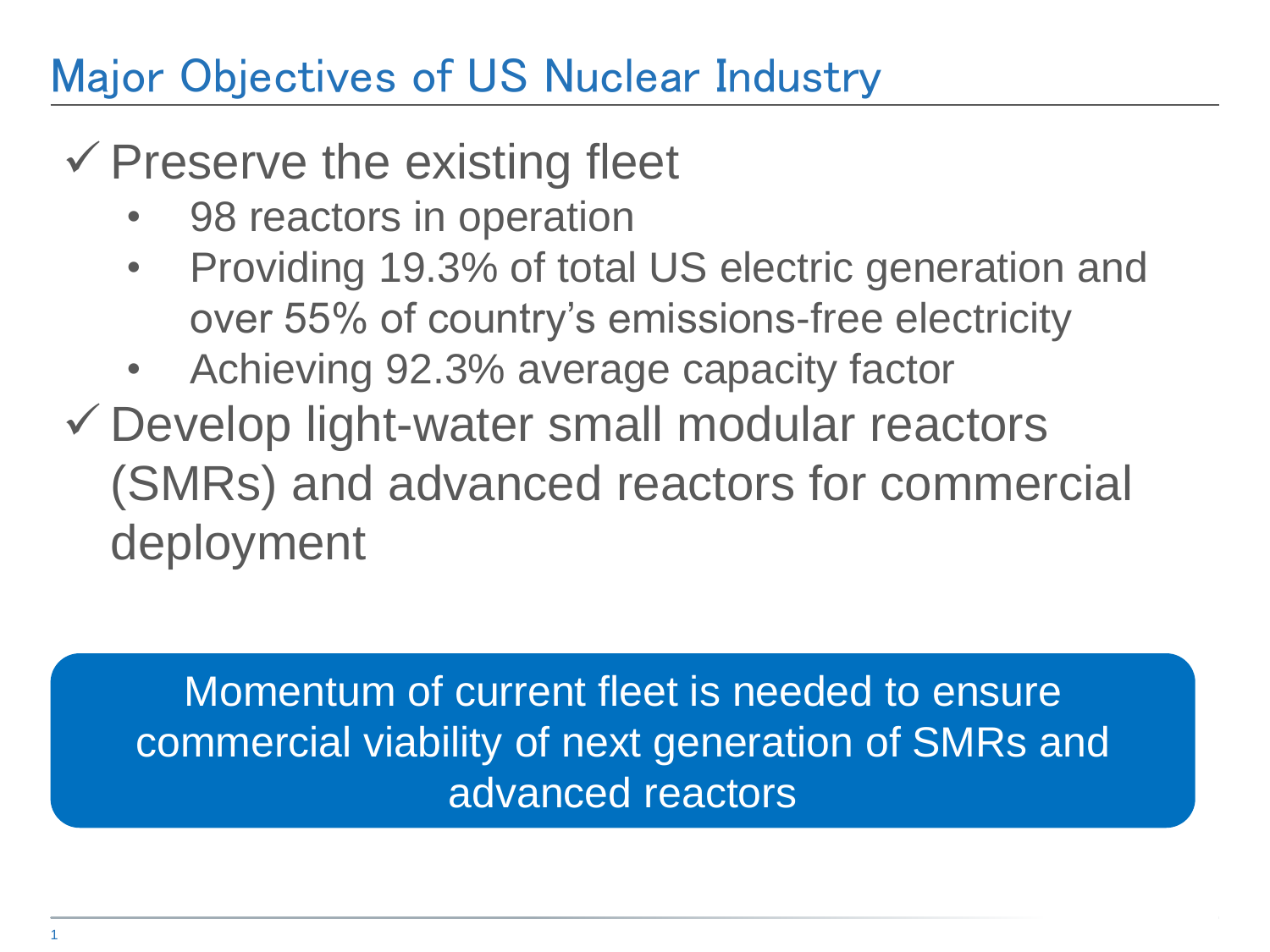### Premature Nuclear Plant Closures and Announced Shutdowns

| Plant                  | <b>MWe</b>                                                                                                                            | Closure<br>Year | Reason          | <b>Final Year Generation</b><br>Generation<br>(billion kWh per year) | Final Year CO2 Avoided<br>(M tons/year) |  |  |
|------------------------|---------------------------------------------------------------------------------------------------------------------------------------|-----------------|-----------------|----------------------------------------------------------------------|-----------------------------------------|--|--|
| <b>Crystal River 3</b> | 860                                                                                                                                   | 2013            | Mechanical      | 7.0                                                                  | 3.8                                     |  |  |
| San Onofre 2 & 3       | 2,150                                                                                                                                 | 2013            | Mechanical      | 18.1                                                                 | 8.0                                     |  |  |
| Kewaunee               | 566                                                                                                                                   | 2013            | Market          | 4.5                                                                  | 3.8                                     |  |  |
| <b>Vermont Yankee</b>  | 620                                                                                                                                   | 2014            | Market          | 5.1                                                                  | 2.4                                     |  |  |
| Fort Calhoun           | 478                                                                                                                                   | 2016            | Market          | 3.4                                                                  | 3.3                                     |  |  |
| <b>Oyster Creek</b>    | 625                                                                                                                                   | 2018            | Policy          | 5.4                                                                  | 4.0                                     |  |  |
| <b>TOTAL</b>           | 5,200                                                                                                                                 |                 |                 | 125                                                                  | 252                                     |  |  |
| Three Mile Island 1    | 803                                                                                                                                   | 2019            | Market          | 6.9                                                                  | 5.0                                     |  |  |
| Pilgrim                | 678                                                                                                                                   | 2019            | Market          | 5.1                                                                  | 2.3                                     |  |  |
| Davis-Besse            | 908                                                                                                                                   | 2020            | Market          | 7.9                                                                  | 5.7                                     |  |  |
| <b>Duane Arnold</b>    | 619                                                                                                                                   | 2020            | Market          | 5.2                                                                  | 5.0                                     |  |  |
| Indian Point 2 & 3     | 2,061                                                                                                                                 | 2020-2021       | Market & Policy | 15.3                                                                 | 7.1                                     |  |  |
| Beaver Valley 1 & 2    | 1,872                                                                                                                                 | 2021            | Market          | 15.3                                                                 | 11.1                                    |  |  |
| Perry                  | 1,268                                                                                                                                 | 2021            | Market          | 9.8                                                                  | 7.1                                     |  |  |
| <b>Palisades</b>       | 789                                                                                                                                   | 2022            | Market          | 6.1                                                                  | 5.3                                     |  |  |
| Diablo Canyon 1 &      | 2,240                                                                                                                                 | 2024-2025       | Policy          | 17.9                                                                 | 6.9                                     |  |  |
|                        | 55.5<br>SUPLALE missions avoided are tal 238 red using regional and national fossil fuel emissions rates from the 39.5. Environmental |                 |                 |                                                                      |                                         |  |  |

**Protection Agency** and latest plant generation data from the **U.S. Energy Information Administration**. Updated: September 2018.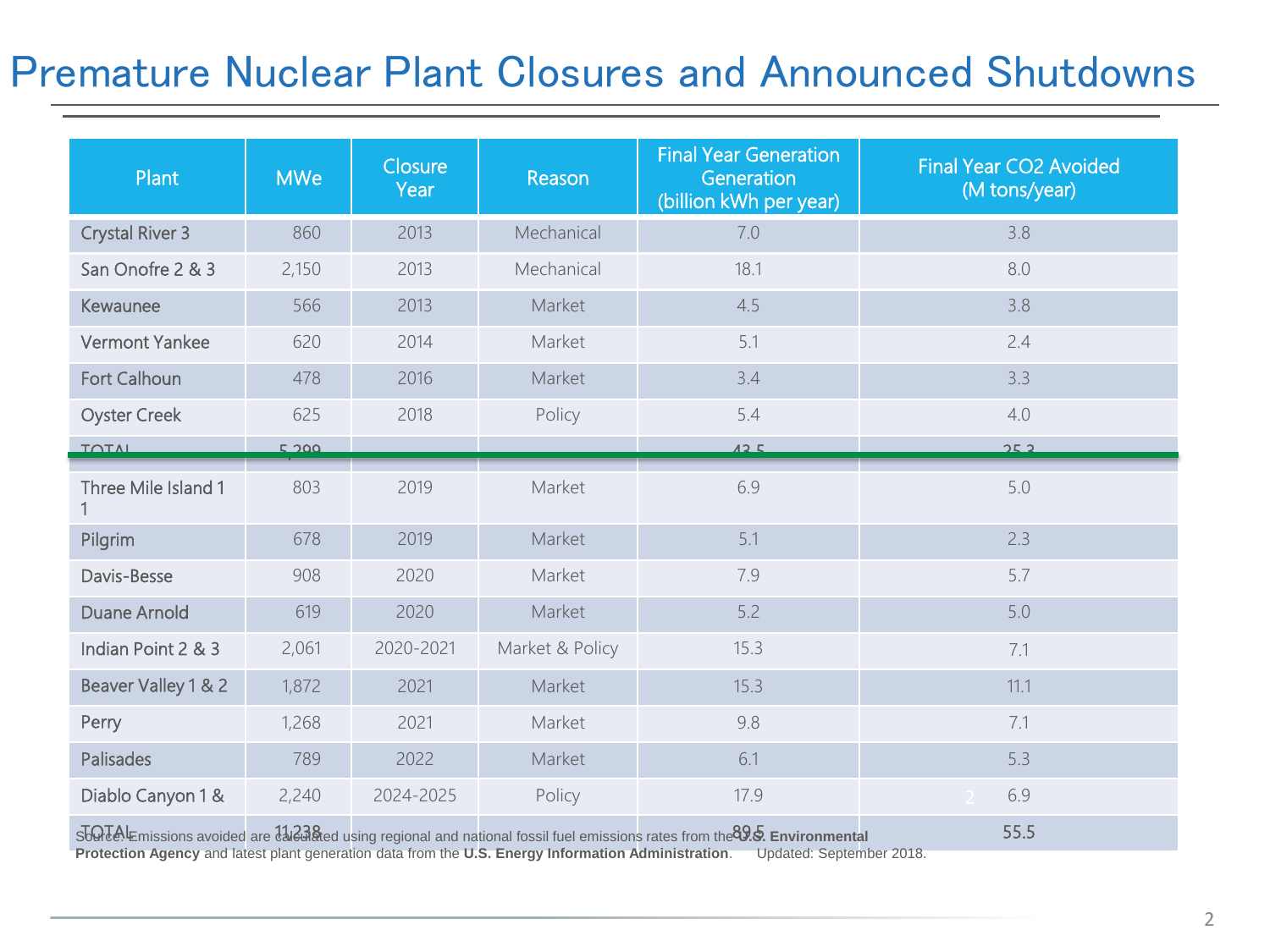## Efforts to Prevent Premature Closure

# Internal Focus

- Collaboration among operators through Delivering the Nuclear Promise initiative
	- Utilizing Minor Maintenance (EB 16-15b)
	- Critical Component Reduction (EB 16-25)
	- Value Based Maintenance (EB 17-03)
	- Standardized Performance Indicators (EB 17-24)
- **Innovation** 
	- Electronic Work Packages
	- New Digital Worker
- External Focus
	- State and federal level advocacy for policy changes
	- Designed to level playing field among generation alternatives
	- Rewards zero emissions attribute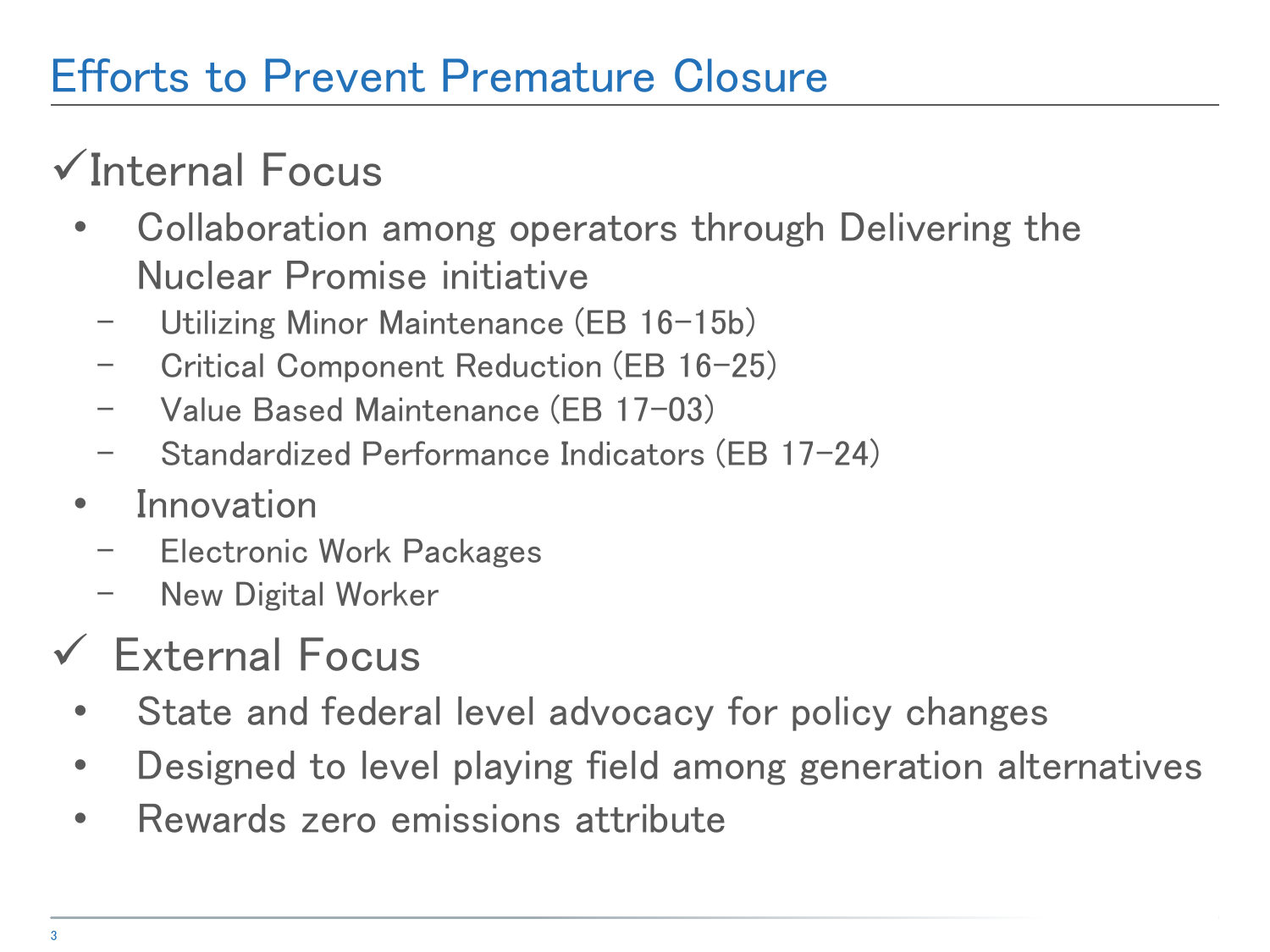### U.S. Nuclear Plant Costs (\$/MWh in 2017 dollars)

| Year             | Fuel     | Capital  | <b>Operating</b> | Total     |
|------------------|----------|----------|------------------|-----------|
| 2002             | 5.93     | 4.06     | 19.25            | 29.24     |
| 2003             | 5.79     | 5.11     | 19.51            | 30.41     |
| 2004             | 5.47     | 5.85     | 19.19            | 30.51     |
| 2005             | 5.20     | 6.01     | 19.62            | 30.83     |
| 2006             | 5.22     | 5.76     | 19.90            | 30.88     |
| 2007             | 5.31     | 6.33     | 19.74            | 31.39     |
| 2008             | 5.54     | 7.00     | 20.21            | 32.75     |
| 2009             | 6.14     | 9.22     | 21.22            | 36.58     |
| 2010             | 7.00     | 9.48     | 21.37            | 37.84     |
| 2011             | 7.35     | 10.42    | 22.66            | 40.42     |
| 2012             | 7.77     | 11.21    | 22.37            | 41.35     |
| 2013             | 8.01     | 8.49     | 21.67            | 38.17     |
| 2014             | 7.47     | 8.47     | 21.67            | 37.60     |
| 2015             | 7.10     | 8.24     | 21.56            | 36.91     |
| 2016             | 6.90     | 6.89     | 20.87            | 34.65     |
| 2017             | 6.44     | 6.64     | 20.43            | 33.50     |
| 2002-2017 Change | 8.6%     | 63.5%    | 6.1%             | 14.6%     |
| 2012-2017 Change | $-17.2%$ | $-40.8%$ | $-8.7%$          | $-19.0\%$ |

Source: Electric Utility Cost Group Updated: September 2018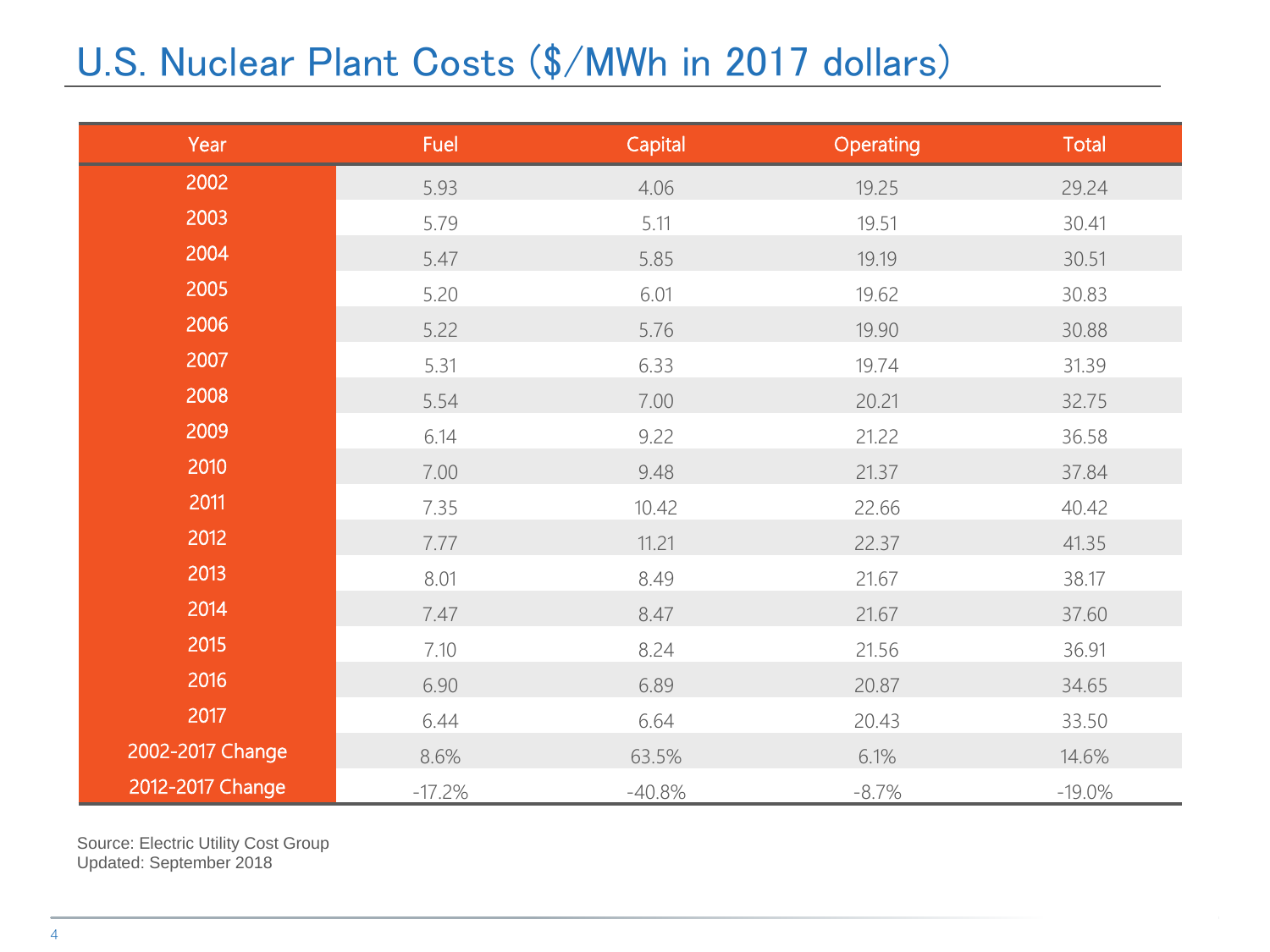### Nuclear Plants Saved from Premature Closure

| <b>Plant</b>              | <b>MWe</b> | <b>Projected</b><br><b>Closure</b><br>Year | <b>Reason for</b><br><b>Potential</b><br><b>Shutdown</b> | <b>Electricity</b><br><b>Generated in</b><br>2017<br>(billion kWh<br>per year) | CO <sub>2</sub> Emissions<br><b>Avoided in 2017</b><br><b>(Million metric</b><br>tons/year) | 11,683 MWe baseload                                                                                                                                   |  |
|---------------------------|------------|--------------------------------------------|----------------------------------------------------------|--------------------------------------------------------------------------------|---------------------------------------------------------------------------------------------|-------------------------------------------------------------------------------------------------------------------------------------------------------|--|
| Clinton                   | 1,065      | 2017                                       | Market                                                   | 8.3                                                                            | 8.1                                                                                         | capacity<br>More than 7,400 direct<br>jobs saved<br>More electricity<br>generation than all U.S.<br>utility solar in 2017<br>60.0 million metric tons |  |
| Fitzpatrick               | 852        | 2017                                       | Market                                                   | 6.2                                                                            | 2.9                                                                                         |                                                                                                                                                       |  |
| Ginna                     | 582        | 2017                                       | Market                                                   | 4.7                                                                            | 2.2                                                                                         |                                                                                                                                                       |  |
| Hope Creek                | 1,172      | $\degree$ 2020                             | Market                                                   | 10.6                                                                           | 7.7                                                                                         |                                                                                                                                                       |  |
| Millstone<br>283          | 2,096      | $^{\sim}2020$                              | Market                                                   | 16.5                                                                           | 7.4                                                                                         |                                                                                                                                                       |  |
| Nine Mile<br>Point 1 & 2  | 1,770      | $2017 -$<br>2018                           | Market                                                   | 16.0                                                                           | 7.4                                                                                         |                                                                                                                                                       |  |
| <b>Quad Cities</b><br>1&2 | 1,819      | 2018                                       | Market                                                   | 15.4                                                                           | 11.2                                                                                        | of CO <sub>2</sub> avoided                                                                                                                            |  |
| <b>Salem 1 &amp; 2</b>    | 2,328      | $^{\sim}$ 2020-<br>2021                    | Market                                                   | 18.0                                                                           | 13.1                                                                                        |                                                                                                                                                       |  |
| <b>TOTAL</b>              | 11,683     |                                            |                                                          | 95.7                                                                           | 60.0                                                                                        |                                                                                                                                                       |  |

Source: Emissions avoided are calculated using regional and national fossil fuel emissions rates from the **U.S. Environmental Protection Agency** and latest plant generation data from the **U.S. Energy Information Administration**. Updated: August 2018.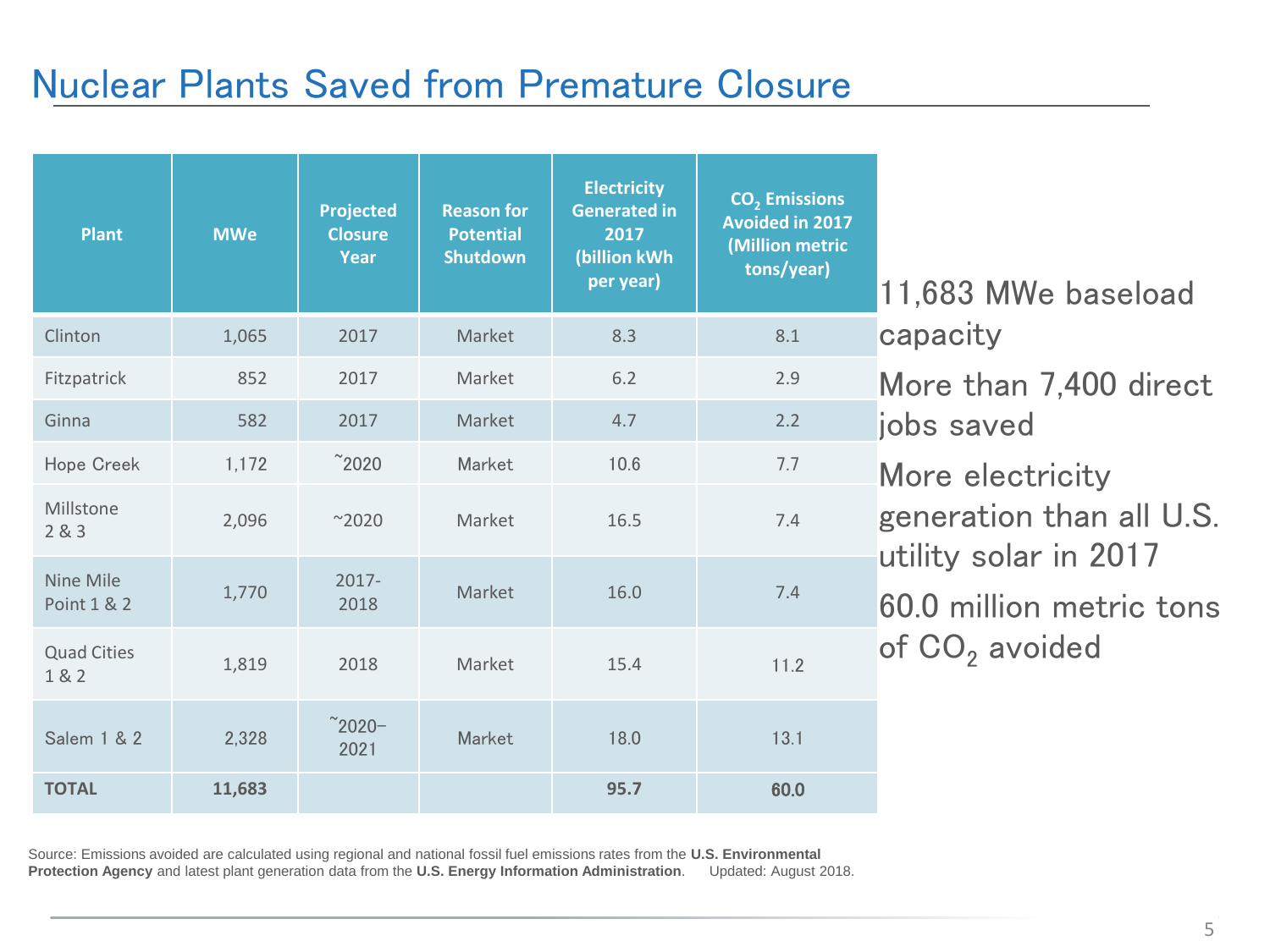#### Reactor Technology Evolution

#### *Light Water Reactors (LWR) Passive LWR LWR Small Modular*

*Molten Salt and Fast* 

*Existing fleet* 

# *Reactors (SMR)*



*Developers* 

GE-Hitachi

*High Temperature Gas-cooled* 

*Developers NuScale GEH Holtec* 

#### *Reactors Fusion Reactors Developers PBMR Ltd Gen Atomics Areva Urenco X-energy Developers Terrestrial TerraPower Flibe Elysium Oklo Westinghouse UPower Developers Helion Tri-Alpha General Fusion Lockheed Martin FusionOne Reactors (HTGR)*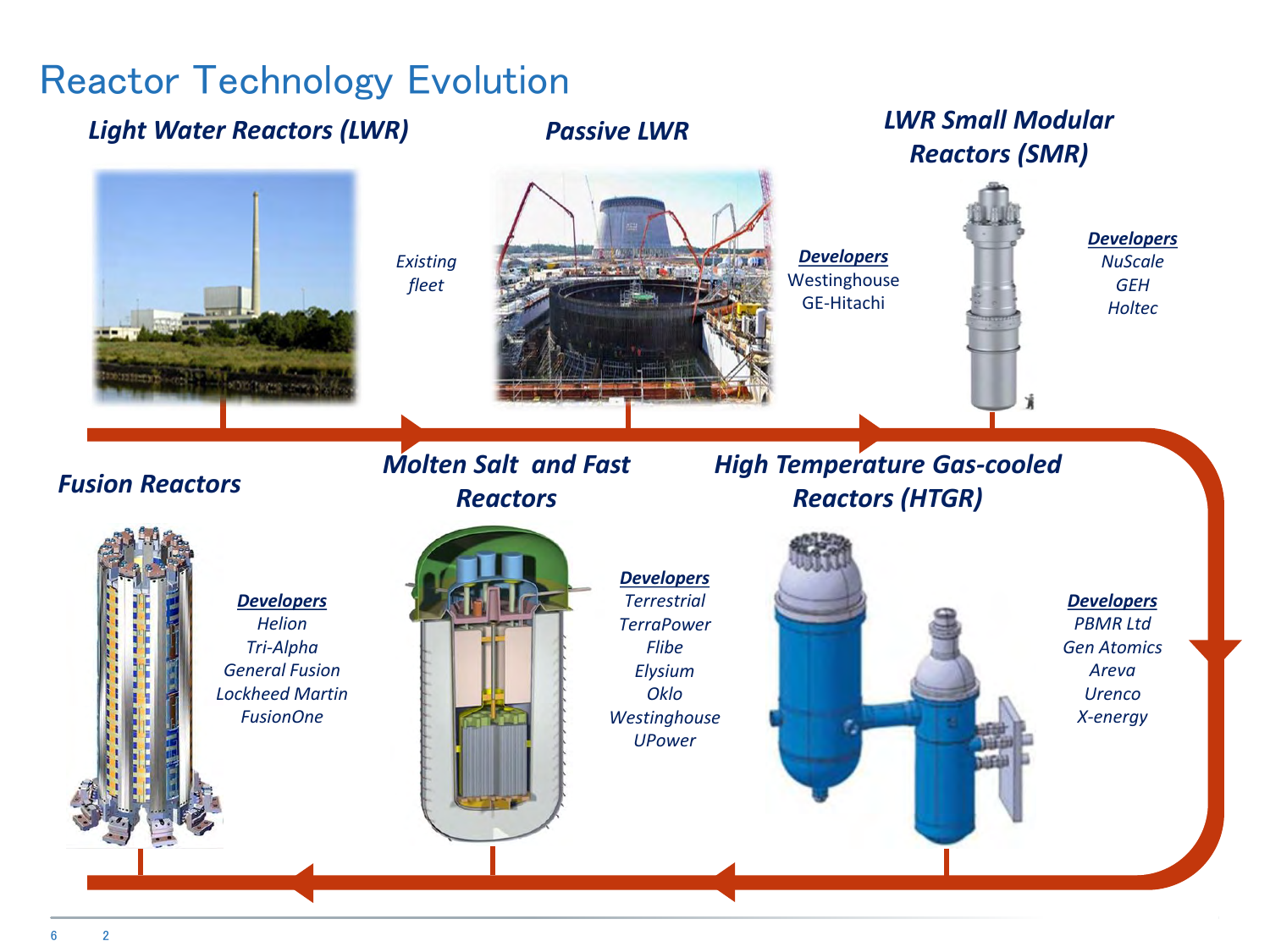# Light-Water SMR Development

# NuScale Power

- 12-pack of 60MWe reactors (720Mwe total)
- Design Certification application under review by NRC
- Potential construction by Utah-based municipalities

 $\checkmark$  GFH

- 300MWe reactor
- Based on approved design of ESBWR
- Recently announce plans to pursue NRC approval

 $\checkmark$  Holtec

- 160MWe
- Expansion of dry cask expertise
- Pursuing regulatory approval in Canada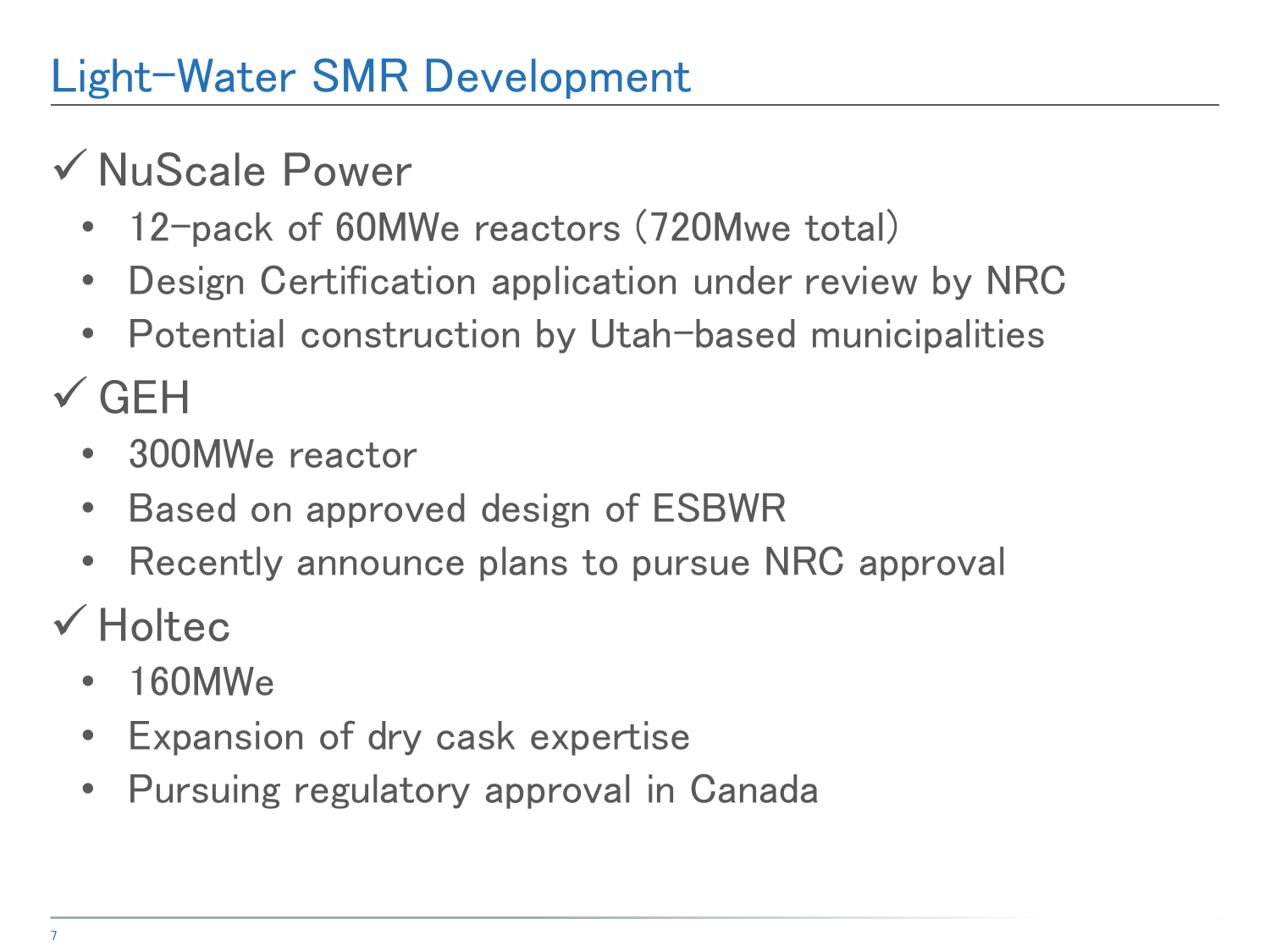## Advanced Reactor Activity

# Three Technology Working Groups (TWG)

- High Temperature Reactors
- Molten Salt Reactors
- Fast Reactors
- $\checkmark$  Regulatory Challenges
	- Phased approach to licensing to support investment decisions
	- Regulatory framework changes needed to accommodate non-LWRs
- Federal Government Support
	- Gateway for Accelerated Innovation in Nuclear
	- Rolling funding opportunity from DOE
	- Strong, bi-partisan support in Congress
	- Department of Defense interest in microreactors